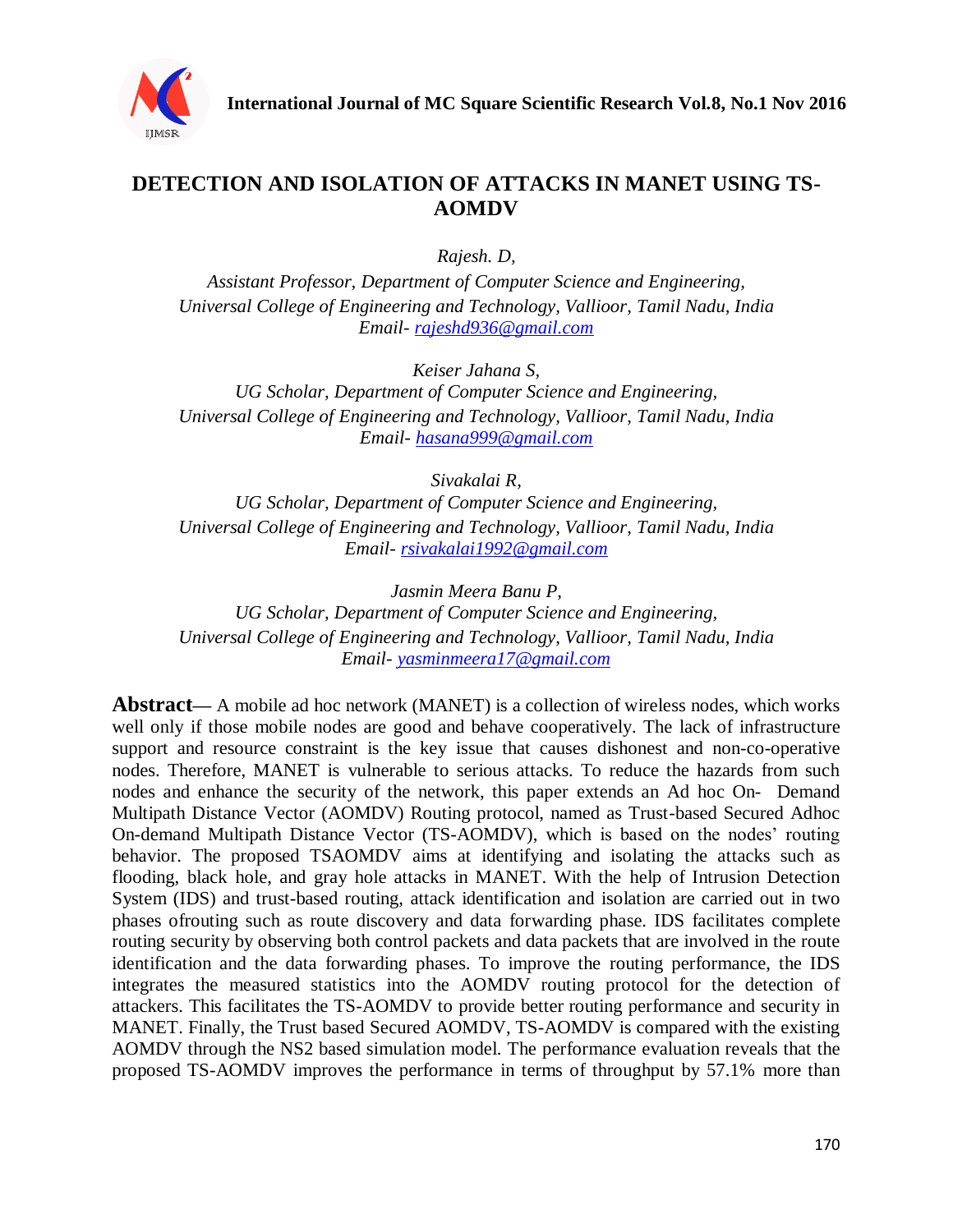

that of an AOMDV under adversary scenario. The simulated results show that the TS-AOMDV outperforms the AOMDV routing protocol.

**Keywords—** Mobile Ad-hoc Network; Intrusion Detection System; Trust; Attack Identification and Isolation

## **I. INTRODUCTION**

 The recent trends in wireless communications have changed the lives of the human beings. The new wireless technologies create a tremendous potential for the next generation Mobile Adhoc Networks (MANETs) and applications. The arrival of wireless technologies such as Bluetooth and WiFi increases the scope of the ad hoc networking and enables potential applications in the personal and local area networking scenarios. Due to the ubiquitous handling, it is a challenging task to attain proficient wireless intercommunication over mobile devices. The MANET is a multi-hop distributed communication network comprising of a collection of mobile nodes that operate in a dynamic and selforganized manner [1]. The network connectivity changes dynamically due to the random mobility of mobile nodes in the absence of access point or any predefined infrastructure. Each mobile node performs the data forwarding only through single or multi-hop communication due to the limited transmission range [2] [3]. The design of routing protocols is used to find a suitable path to route the data packet from the source to the destination. The routing process has to evolve efficiently and enhance the efficiency of the routing process in the presence of dynamic network conditions, unpredictable mobility, limited energy, autonomous architecture, and resource constrained environment. The short communication range and lack of infrastructure are the major reasons for collaborative communication model. In a MANET, the mobile node forming dynamic network topology and the nodes located within the transmission range of a node are called neighbors. The neighbors transmit the data packets directly to the other nodes within the communications range. However, a node transmits the data through a sequence of multiple hops, with intermediate nodes, when it wants to send the data packet to a non-neighboring node or a distant node [2]. The diversity of potential applications in the MANET promotes a broad range of routing protocols to fulfill the requirements. The major focus of the routing is the performance and the efficiency of the protocol in the presence of a dynamic network environment. The routing protocol has to overcome the security pitfalls to utilize the potentials of the MANET. A secure routing is challenging due to the security vulnerabilities present in the network.

## **II. NEED FOR SECURITY IN ROUTING PROTOCOLS**

 The node co-operation is an essential requirement in multihop routing. The non-co-operation of nodes leads to selfish and malicious behavior resulting in routing attacks. The misbehaving nodes drop some of the packets or all the other packets passing through it. The lack of centralized administration and resource constraint is the key issue that causes dishonest and nonco-operative nodes. Therefore MANET is vulnerable to serious attacks [4][5][6][7]. Some of the usual routing attacks are a wormhole, black hole, stealthy, and rushing attack [3][8][9]. The MANET needs to provide reliable and secure routing over mission-critical environments like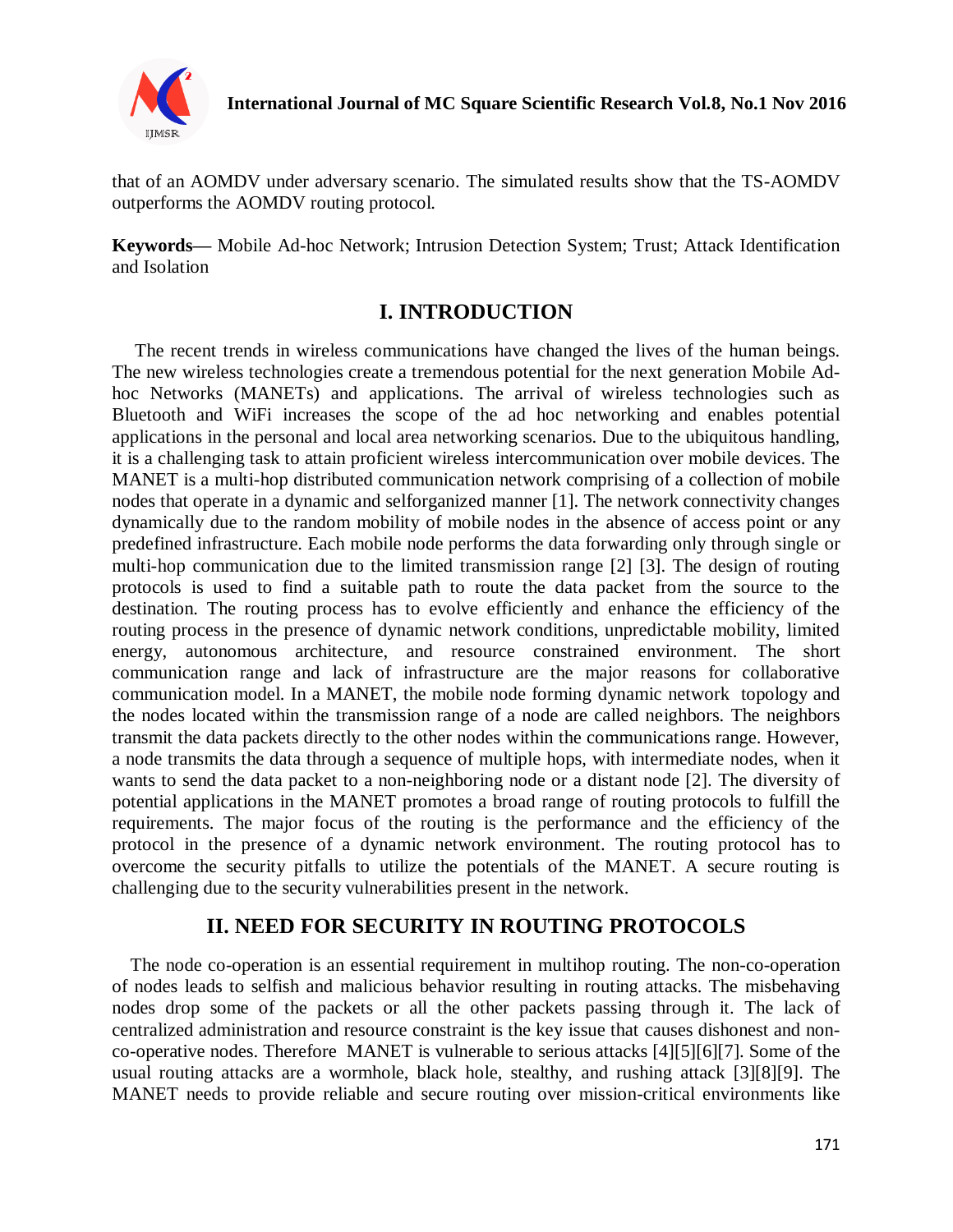

healthcare and military applications. When the attackers interrupt the routing services and the flow of information, the observation and determination of critical activities, i.e., in an 212incident of enemy tracking and a case of heart attack jeopardize human lives. Moreover, this kind of applications forward the most sensitive information among soldiers or patients, and it is paramount to protect the information from unauthorized parties. Due to lack of infrastructure, security in MANET is a challenging task, especially in multipath MANET [10]. The most important factors to be included in the security provisioning are the availability, reliability, resiliency, and self-healing. The availability ensures the possibility of service access at any time and the network needs to provide a reliable service that guarantees the data delivery even in the face of attacks. The requirements of resilience and self-healing are interrelated to the availability. The term resilience refers to attack tolerance and ability to offer continuously uninterrupted services to the users even in the presence of attacks. The self-healing is the capability to recover the network from security threats and to isolate the source of the attack. The usage of single path routing is highly vulnerable to the security threats because it easily compromises with the requirement security factors such as availability, reliability, resilience, and reliability of the service over MANET[11][12][13]. An attack can easily prevent data forwarding by breaking the wireless links among any mobile nodes located in the routing path, and the destination does not continuously receive the packets as the data packets are sent over a single path between source and destination. The conventional routing techniques initiate the route discovery phase to determine new routes to the destination from the source in case of route failure. However, this is a time and energy consuming problem over a battery constrained mobile nodes in MANET. It is unacceptable in mission-critical applications because they are required to monitor the environment continuously for supporting the timely decision making. Owing to the availability of disjoint paths, the multi-pathrouting protocol is resilient to routing attacks compared to

single path routing

## **III. PROBLEM STATEMENT**

 The MANET needs to provide a reliable and secure routing over mission-critical environments like healthcare and military applications. Several routing techniques have been proposed in the mobile ad-hoc networks. These protocols work well in benign environments, where the mobile nodes are highly trusted. Therefore, it is necessary to modify these protocols substantially if they are used in a hostile network environment. The MANET maximizes throughput by using all available nodes for routing and forwarding. Stimulating cooperation among the nodes in the network is the one of the key issues in MANETs. It makes use of all nodes in the network for broadcasting and routing if nodes are co-operative and wellbehaving. The major challenge in designing such a selforganized network is the detection of the routing attacks. The steady increase of attacking nodes will severely degrade the routing performance. The attacking nodes must be detected and eliminated effectively to improve the performance of the network. Another important problem of wireless communication over infrastructure-less networks is the unpredictable node mobility. The node mobility leads to frequent link failures in single path routing, resulting in poor network throughput. Thus, to balance the network throughput and reliable data delivery, it is essential to incorporate multipath routing and an efficient trust evaluation model in hostile environments. The security issues in multipath routing are not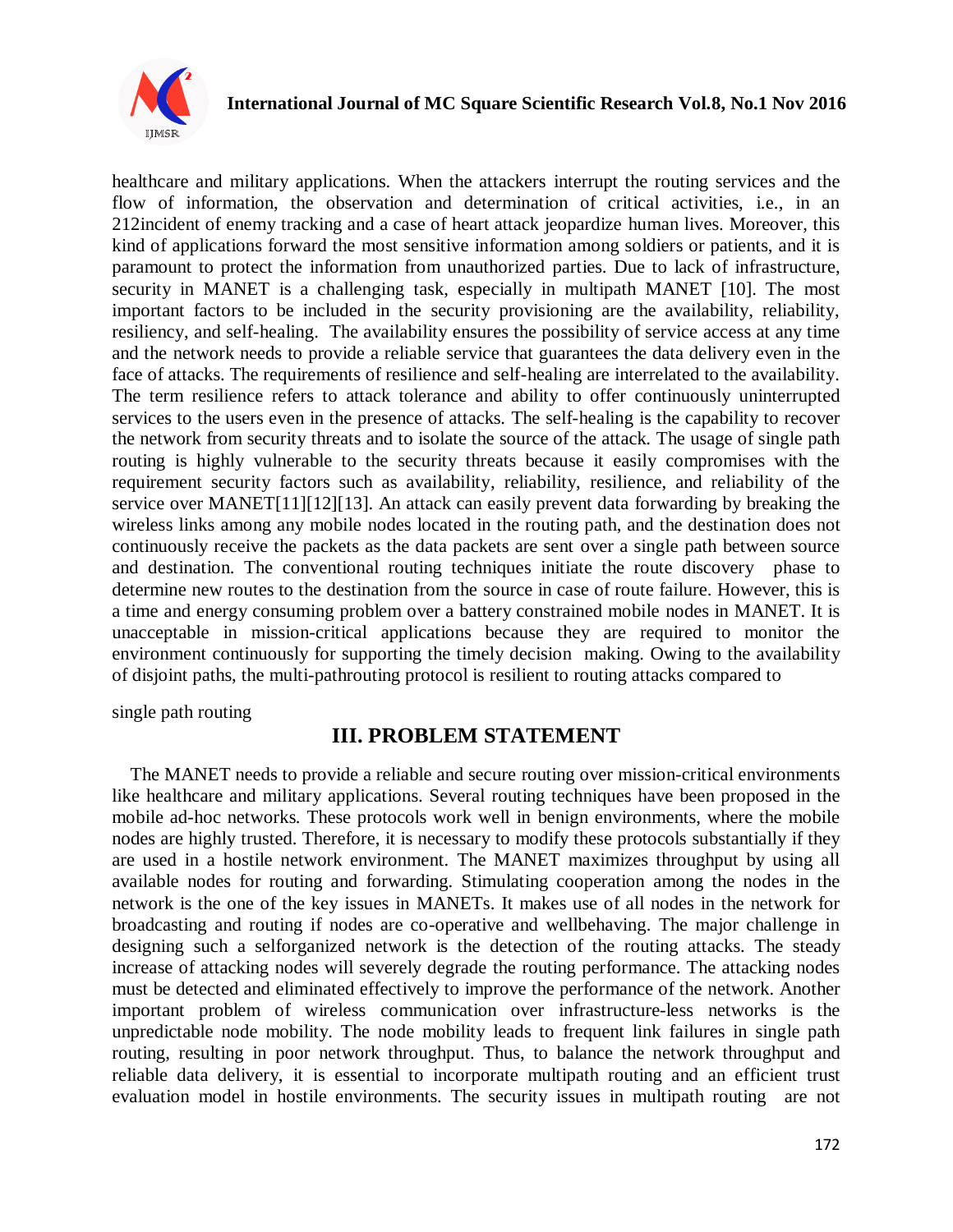

considered in the conventional routing techniques. In other words, the existing multipath routing protocols are not designed with the aim of provisioning security in mind [14]. The most important factors to include in the security provision are the availability, reliability, resiliency, and self-healing.

# **IV. THE PROPOSAL ARCHITECTURE**

 The proposed TS-AOMDV aims to identify and isolate the attacks such as flooding, black hole, and a gray hole in a MANET. With the aid of an IDS and a trust-based routing, theattack identification and isolation are carried out in two phases of routing such as route discovery phase and data forwarding phase. In the route discovery phase, an attacker launches the route request flooding attack, in which it floods the routing packet with the nonexistent destination address in the network. An IDS monitors the packet generation rate of the source and assigns an inversely proportional value of the request packet count as the 'source-trust value' of the corresponding source. When the trust value of the source reaches the threshold, the route request packet from the attacker source is dropped. In data forwarding phase, an attacker that involves as a router drops the packet instead of forwarding. The IDS monitors the packet forwarding activity of the router and assigns the 'routertrust value' as the ratio between the forwarded packet count and the received packet count. When the trust value of the router reaches the threshold, it selects an alternate path from the multiple available paths that are stored in the routing table and resumes the data transmission through it.

## *1. Attack Identification with IDS on Network Layer in TSAOMDV*

 In TS-AOMDV, the IDS runs on each node, and it monitors the neighboring nodes' routing activities at the network layer to detect the routing attackers[15][16][17]. It performs continuous data monitoring to identify the behavior of the nodes and to measure the routing packet generation rate and determine data forwarding statistics. An IDS facilitates a complete routing security by observing both the control packets and data packets that involve in the route identification and the data forwarding phases. The measured statistics are integrated into the AOMDV routing protocol for the detection of attackers. To improve the routing performance, the IDS converts the measured statistics into trust values that are used in the route discovery and data forwarding phases of TS-AOMDV. It facilitates the TS-AOMDV to provide better routing performance and security in MANET. The architecture of TSAOMDV is shown in Figure 1.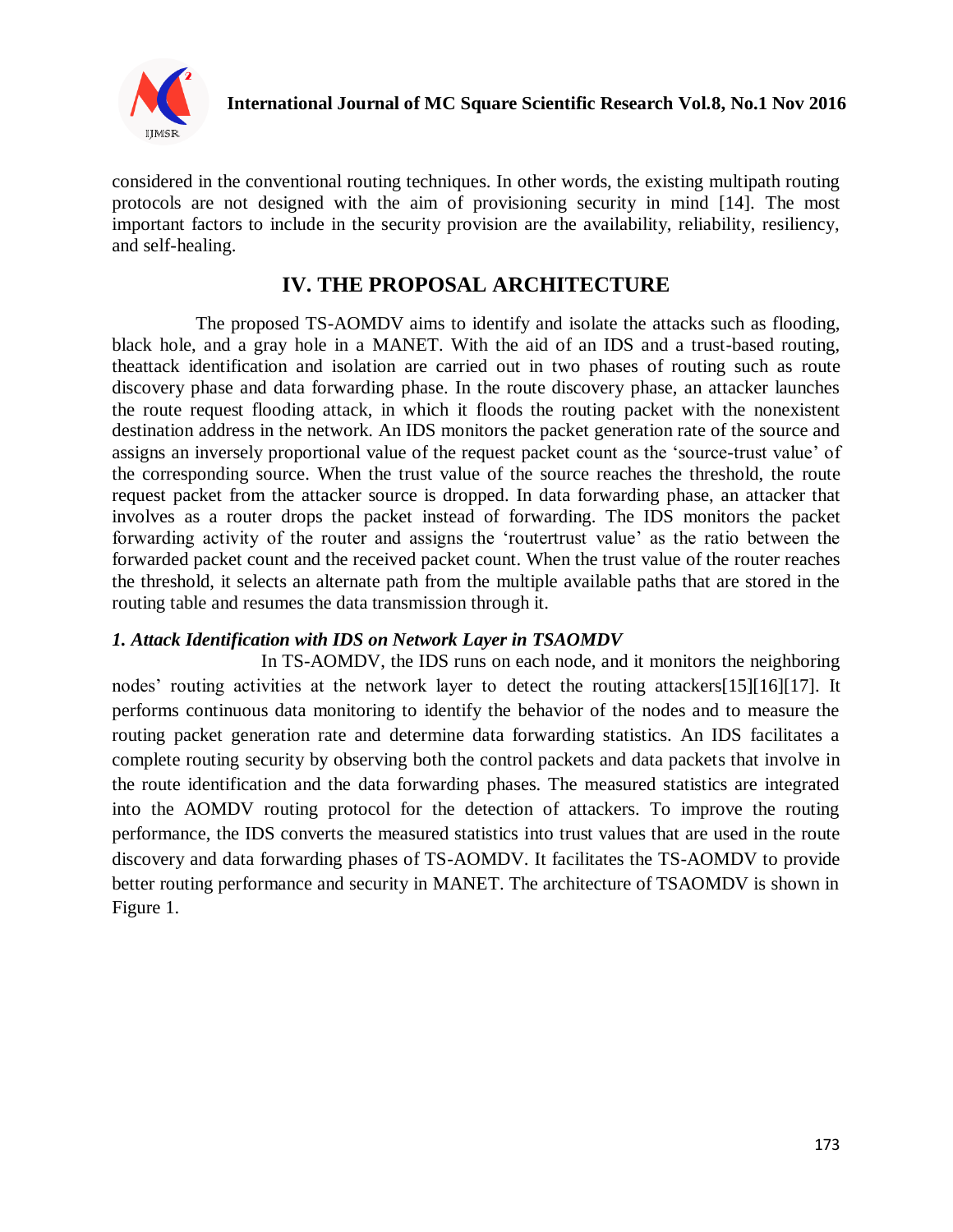



Fig. 1. The Architecture for TS-AOMDV.

#### *A. Measuring threshold for Routing Packet Generation Rate in Network Layer*

The flooding attackers disseminate massive RREQ packets violating the routing rule. Moreover, they adopt fraudulent IP addresses for the destination nodes to broadcast the bogus route discoveries. To verify the behavior of the source node during route discovery phase before forwarding the packet, the TSAOMDV count the generated packets by the source node that is measured at each node that receives the RREQ packet. On receiving the RREQ packet, the IDS extracts the ID of the originating node from the packet and increments the RREQ count of the corresponding source. The packet generation rate per node should not be more than the threshold. According to the TS-AOMDV, the IDS on the network layer of each node separately maintain the count of RREQ flooded from the source nodes. If it exceeds the threshold of the routing packet generation rate, the IDS sends a notification message to the network layer.

#### *B. Monitoring Packet Drop of Neighboring Nodes*

In the data forwarding phase, the attacker that involved as a router drops the packet instead of forwarding. The black hole and gray hole attacks continuously and partially drop the data packets respectively. The IDS observes the data transmission activity of the neighbors to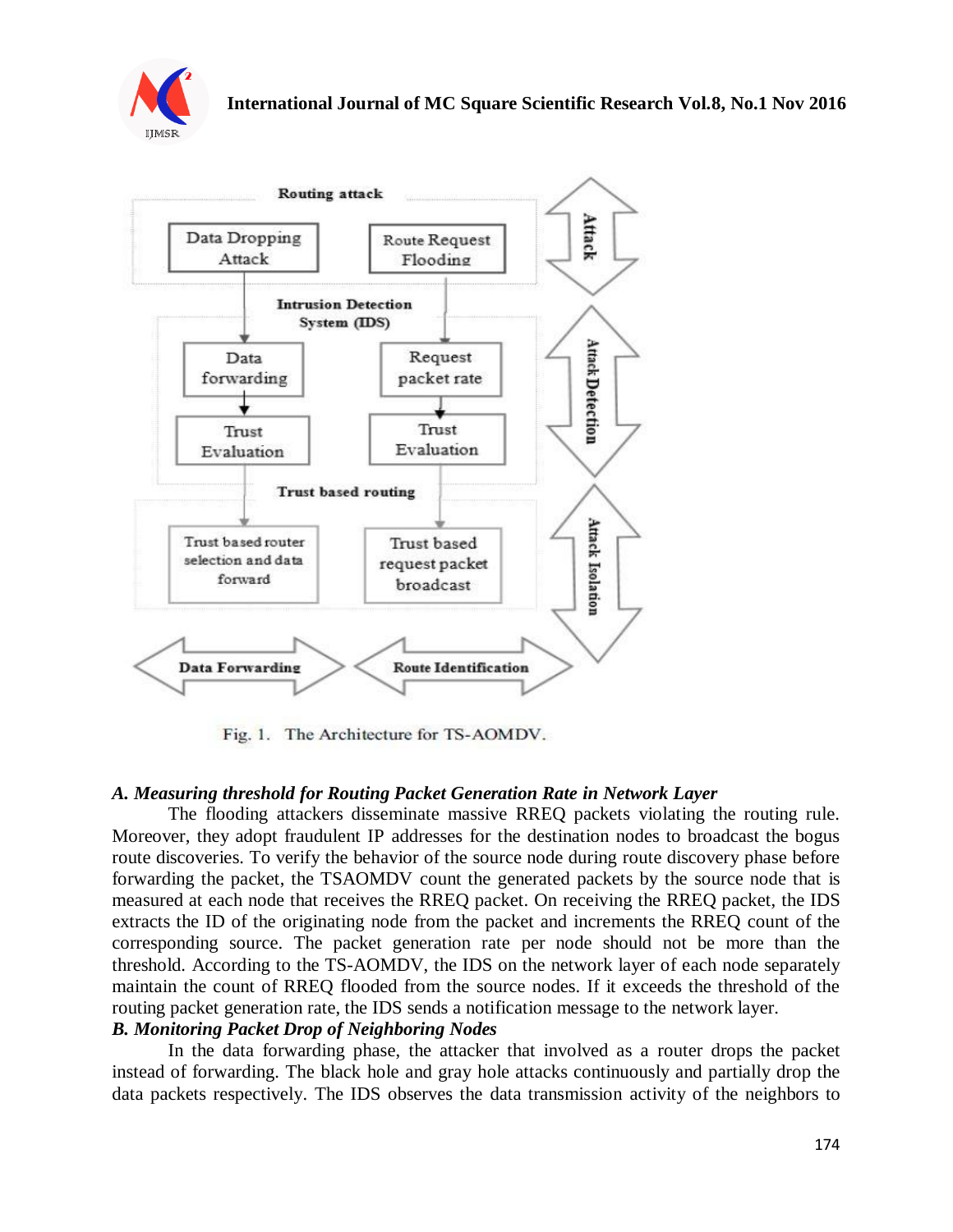

detect black hole and gray hole attack during the data forwarding phase. It measures the number of received packets, and the number of forwarded packets of the neighbor to decide the trust value. The IDS assigns the router-trust value as the ratio between the forwarded packet count and the received packet count and notifies the network layer.

#### *C. Direct Trust Evaluation*

 The IDS identifies the attacker after a certain number of routing activities. It converts the forwarding statistics of a node into trust value. The threshold for routing packet generation and data forwarding are varied based on the network traffic. In high network traffic, the threshold range is minimized. In such cases, the IDS spends more time to identify the attackers. If a node has no knowledge about the IDS activities, it frequently selects the attacker for data forwarding. It impacts the performance of routing in TS-AOMDV. With the aim of improving the routing performance, the IDS on each node measures the source and the router-trust value of the node as the inverse proportion of the RREQ count, the ratio between the forwarded packet count and the received packet count respectively. The trust value of attackers is reduced for every routing activity compared to others, and thus they are immediately excluded from the routing activities. These trust values are stored in the trust table, and the router-trust is used to select the most trusted routers for data forwarding. The source-trust is used to decide about propagating RREQ packet of the particular source node. Themaintenance of source trust is not limited to the neighboring nodes since the RREQ packet with the nonexistent destination id is flooded into the network after identifying it as an attacker by the neighboring nodes. A node identifies the attackers when the trust value of the source or router exceeds the threshold and isolates the attacker from the neighbor list. Moreover, it removes all the routes that have an isolated attacker from the routing table.

#### *2. TS-AOMDV routing process*

 With the help of IDS and trust-based routing, the attack identification and isolation in TS-AOMDV are carried out in two phases of routing such as route discovery phase and data forwarding phase. The trust obtained from IDS is applied in the routing decision-making about propagating RREQ packet of the source and selecting the trust based router for data forwarding.

#### *A. Trust Based Route Discovery Process*

 Initially, each node assigns the trust value as 'one' to its neighboring nodes. According to the routing activities of these nodes, the IDS measures the original trust value and informs the network layer. The route discovery process is carried out based on the trust value to isolate the flooding attacker activity. Prior to rebroadcasting the received RREQ packet to theneighbors, every node checks for the trust value of the source that has broadcasted the RREQ packet. If the trust value is lesser than the threshold, then the RREQ packet from the corresponding source is dropped to block the flooding activity of the attacker. For instance, in figure 2 the trust value of the source node is maintained by its neighboring nodes such as A, B, and C. The trust value of the source node is different in various neighboring nodes due to the network collisions. The 214 trust value of the source node is very less, so these nodes do not forward the RREQ packet of the source node into the network.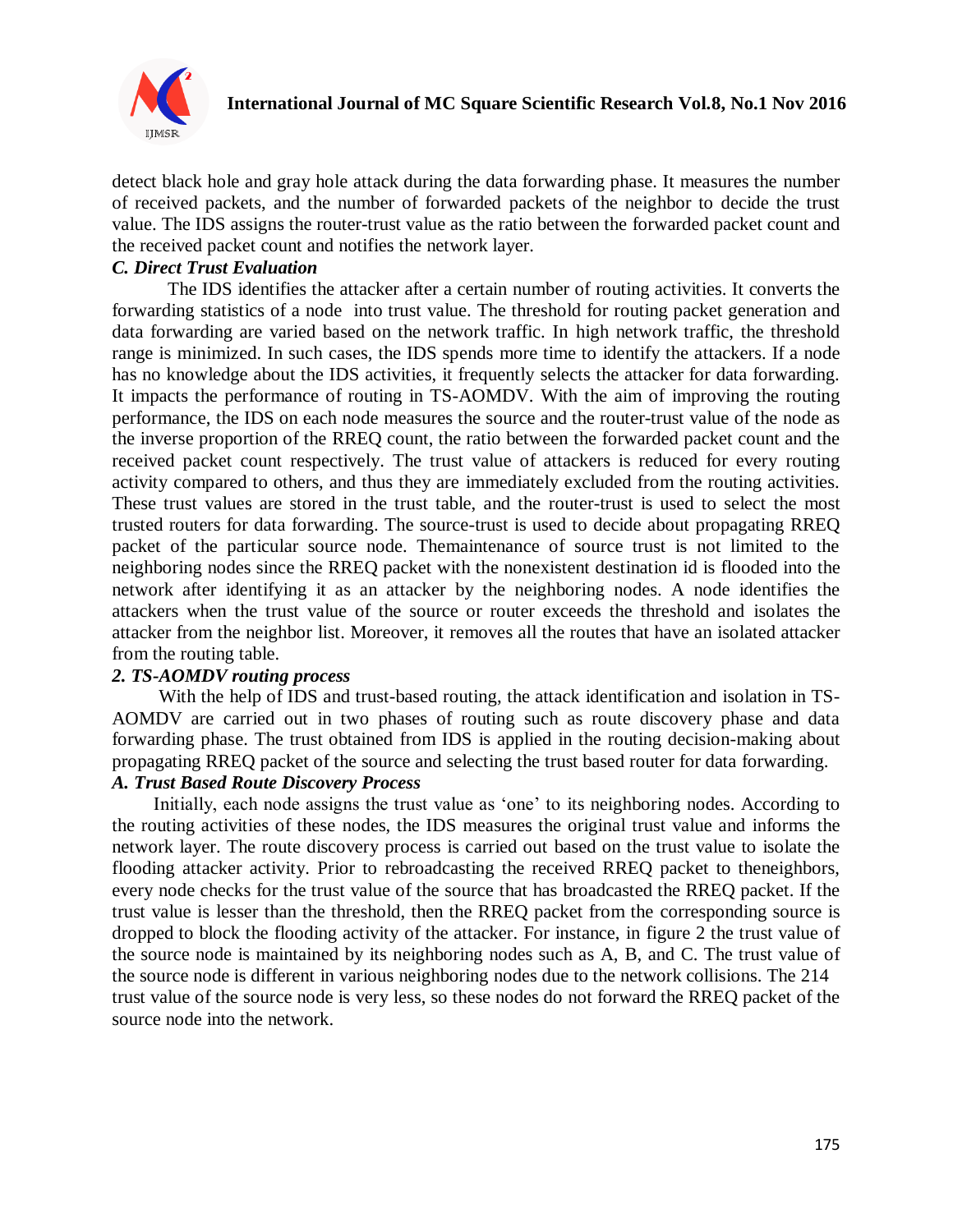



Fig. 2. Route Identification Phase: Route Request Flooding Attack Detection and Isolation.

## *B. Trust Based Data Forwarding Process*

 Data forwarding process is carried out based on the trust value to isolate the activity of black hole and the gray hole attacker. Prior to forwarding the data packet to the router, every node checks for the trust value of the router. The trust value of the router indicates the reliability of data delivery through it. If the trust value is low, the current data transmission through the malicious router is blocked. Subsequently, the trusted router from the routing table is accessed to resume data transmission through it. For instance, the trust value of the node B is higher than node A, and so the source node selects router B for further data forwarding. Thus, the IDS and the trust based TS-AOMDV protocol improves the routing performance and security in MANET. **V. EXPERIMENTAL EVALUATION**

 The Proposed protocol is resistant to two types of routing attacks launched over data packets and control packets such as data dropping attack (gray hole and black hole) and a request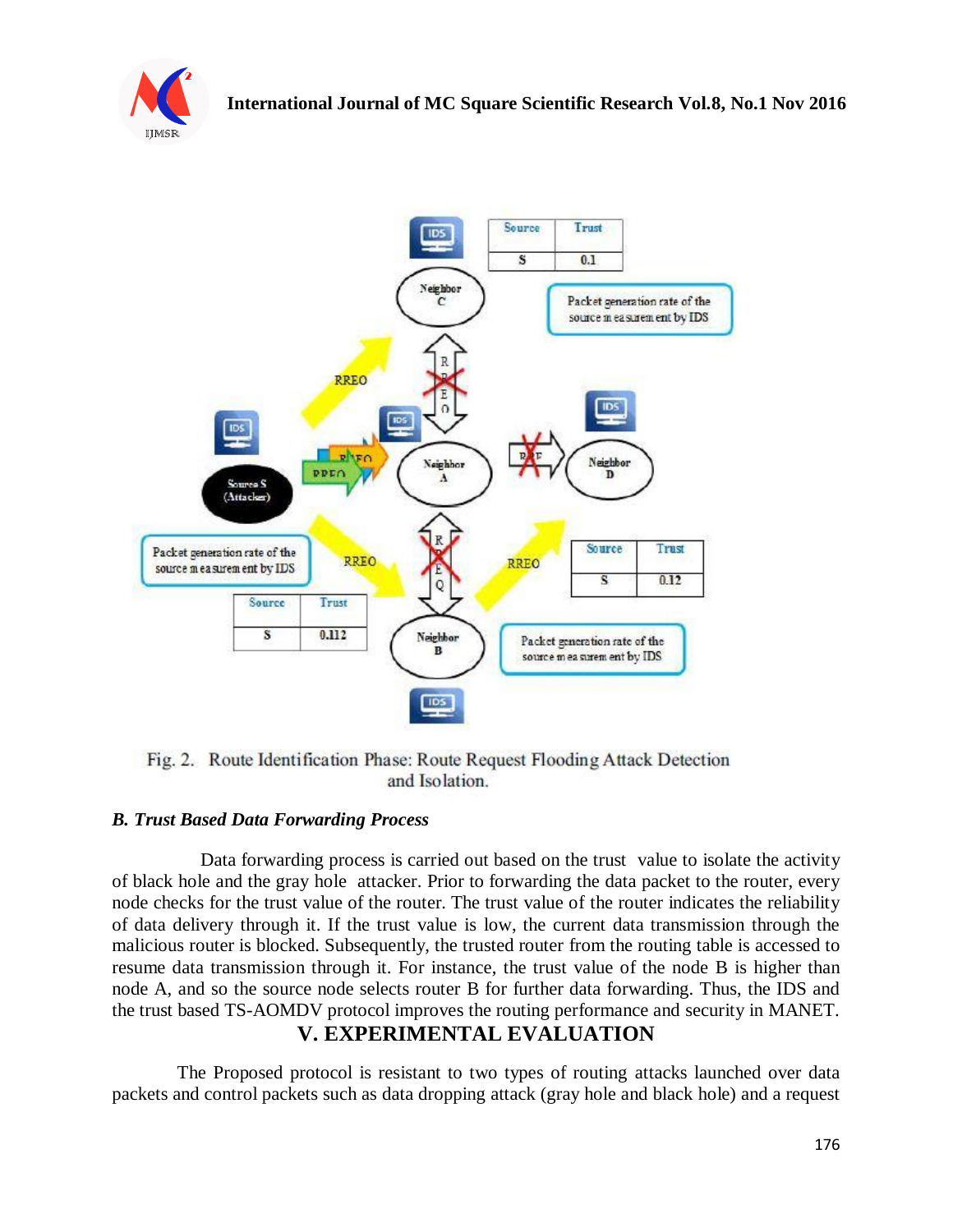

packet flooding attack. The IDS attached with each node performs operations in both the route discovery and the data forwarding phases. The performance of the TS-AOMDV protocol is evaluated using Network Simulator (NS2) in terms of route selection time, throughput, Trust non-utilization factor, overhead, and energy Consumption.

## *1. Experimental Setup*

 The NS2 simulation is employed to evaluate the performance of proposed TS-AOMDV routing protocol. The application and transport agent are Constant Bit Rate (CBR) and User Datagram Protocol (UDP) respectively. In NS2 simulation, the CBR generates the data in the network, and the UDP configures the transport layer. The propagation model used is TwoRayGround model. This model is appropriate for long distance communication. The simulation model consists of 50 to 90 deployed nodes within the square network area of 600m x 600m to transmit data packets of 1024 bytes. The node communication range is 250m, and it is capable of communicating directly with others in the range of 250m. The network is simulated for 30 seconds. The performance of the proposed TS-AOMDV is evaluated and compared with the existing AOMDV. To obtain the accurate simulation results, this work runs the TS-AOMDV algorithm for ten times and measures the performance metrics for each simulation. The average value of the metrics are taken as resultant values and are plotted in the graphs.

#### *2. Performance Metrics*

The metrics such as packet delivery ratio, End-to-End delay, packet loss, overhead, and throughput are evaluated in the scenarios of varying number of nodes.

#### **i***) Route selection time*

Route selection time is defined as the total time required to select a path set for routing.

#### *ii) Trust Non-Utilization Factor*

T he trust non-utilization factor is defined as the attacker involvement in the routing even after its trust level gets reduced below the threshold.

**Flooding Attack:** Trust Non-Utilization Factor is measured as the number of control packets a node fetches from source node even after the trust level of the source node gets reduced below the threshold.

**Data Dropping Attack:** Trust Non-Utilization Factor is measured as the number of data packets forwarded to the router even after its trust value has reduced below the threshold.

#### *iii) Overhead*

Communication overhead refers to the number of control messages involved in the routing process.

#### *iv) Energy Consumption*

It refers to the total amount of energy consumed to perform successfully the communication over the entire network.

#### *3. Experimental Results*

The simulated results discuss the different simulation models employed. To facilitate the performance of the proposed TS-AOMDV routing protocol, various performance metrics are evaluated.

*A. Detection of Blackhole and Gray hole Attacks* The communication model is initiated from source 0 to destination 1 for a specific duration. Through a basic AOMDV routing process, the nodes involved in the routing path are computed. One of the nodes is configured as an attacker at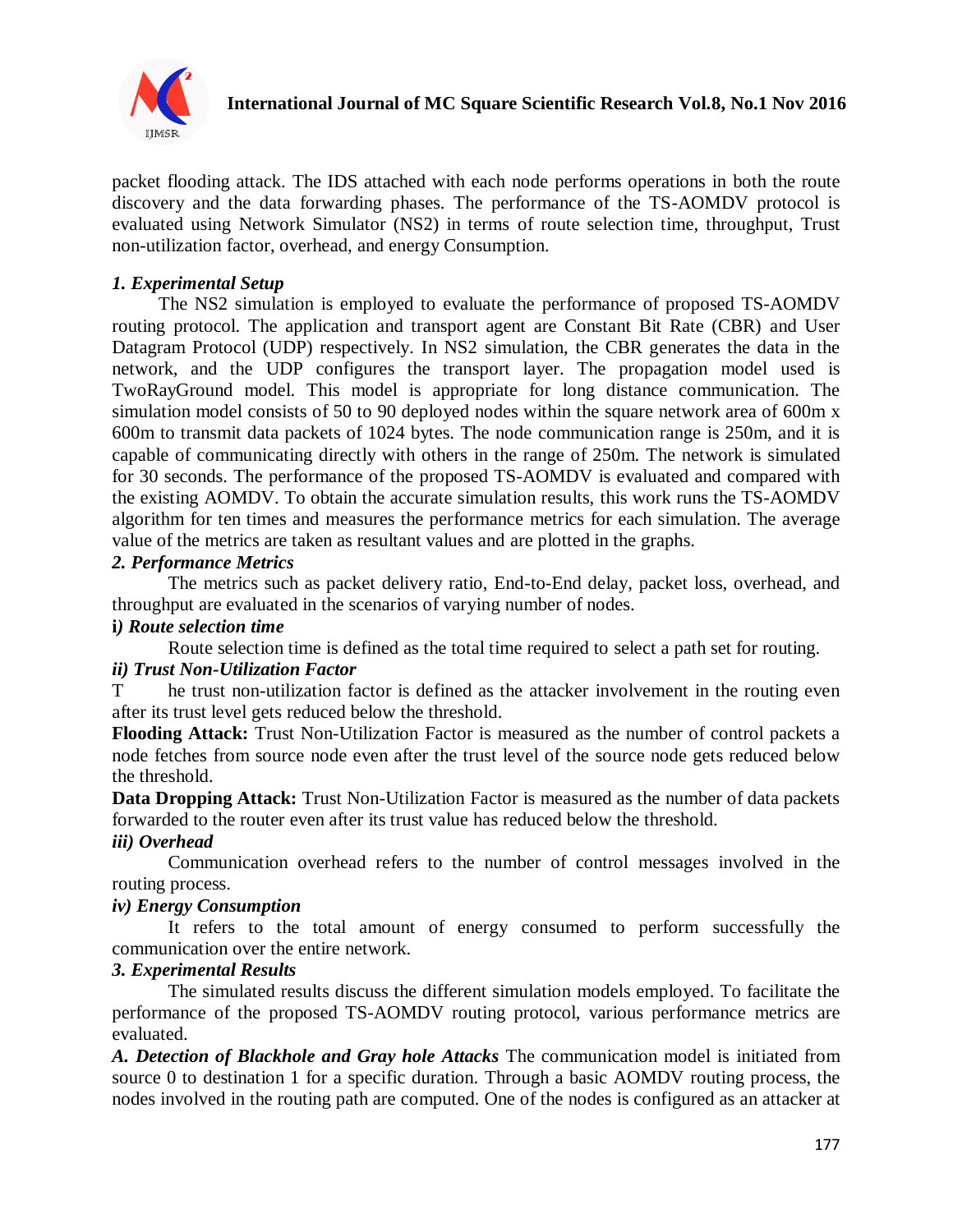

the specific time in such a way that it drops the packets forwarded through it. An IDS is embedded with every node. Hence, a neighbor node of each router is enabled to monitor the packet forwarding activity of the router. The neighbor node applies the

IDS and computes the trust value for each router as the ratio of the number of packets forwarded to the number of packets received. All the nodes are initialized to the high trust value that is 1, and it varies between 0 and 1 based on their behavior. Moreover, the threshold for the routertrust is fixed as 0.8 according to the traffic level. If it goes below the threshold, then the node is detected as a router-attacker and as an alternative highly trusted router is selected for further data transmission. To evaluate the performance of TS-AOMDV protocol in the detection of a black hole and gray hole attacks, the metrics such as Route selection time, Throughput, and Trust Non-Utilization Factor are evaluated by varying the number of nodes.

#### *1) Varying the Number of Nodes*

The network varies the number of nodes from 50 to 90 to study the impact of the network size on routing attack detection of TS-AOMDV. The communication range assigned to the nodes is 250m.

#### *2) Route selection time*

The simulation results of the TS-AOMDV with Black-hole and Gray-Hole attack and The simulation is conducted by varying the number of nodes from 50 to 90. From the results, it is observed that the route selection time increases with the number of nodes. With a sufficient density of nodes in the network, both the TSAOMDV and the AOMDV discover the routes in less time. With increased number of nodes, the minimum hop count between the source and the destination is high resulting in time consuming route selection.



Fig. 3. Number of Nodes Vs Route Selection Time for Black-Hole Attack.

For instance, the route selection time of TS-AOMDV with black-hole attacks is 0.021 Sec at the point of 50 nodes, and increases to 0.184 Sec when the number of nodes is 90. However, the selection of routers with the knowledge of trust on routing activities increases the minimum hop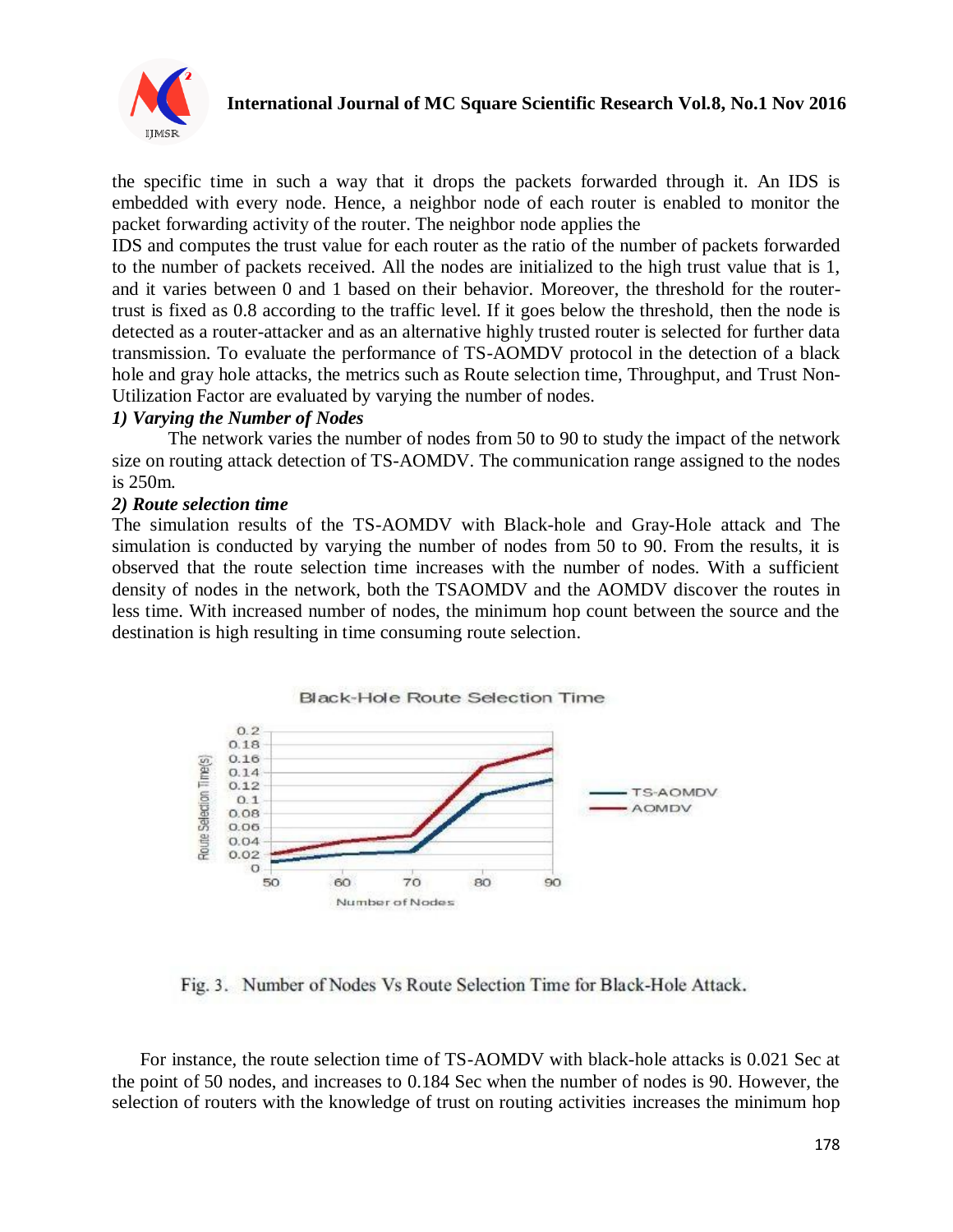

count and the route selection time. It increases the route selection time by 38.4% compared to the existing AOMDV.

### *3) Throughput*

It is observed that the throughput increases with the rise in the node density or the number of nodes. The substantial node density in MANET ensures the availability of alternative path and the reliability of packet delivery. For instance, 6, 0.0285 Mbps of network traffic are delivered per second at the point of 50 nodes, but it increases to 0.040Mbps with nodes of 90 numbers. At the same time, the network throughput on TS-AOMDV is increased more than the AOMDV. The reliable packet delivery with the black-hole/gray hole attack is not possible since the gray hole attacker drops the data packets either continuously or partially.

The IDS based TS-AOMDV converts the measured statistics into trust values which is used in the route discovery phase and establishes the most trusted paths to the destination. This improves the network throughput of TS-AOMDV to 0.036 Mbps at the point of 50 nodes when compared to AOMDV.

#### *4) Trust Non-Utilization Factor*

The simulation is conducted by varying the number of nodes from 50 to 90 with the communication range of 250m in the network area of 600x600m. The TS-AOMDV achieves better performance compared to AOMDV, as the proposed work measures the trust of neighboring nodes continuously and eliminate the nodes which behave selfishly in the network. For instance, two packets are forwarded to the router after its trust value is reduced below the threshold, but in AOMDV it is increased to 25 packets. Moreover, in both the protocols the Trust Non-Utilization Factor does not increase while increasing the number of nodes since the network traffic applied is the same in all the cases.

#### *5) Overhead*

The comparative results of overhead between the proposed TS-AOMDV and AOMDV with a black hole and gray hole attacks. The simulation is conducted by varying the number of nodes from 50 to 90 nodes with the same network traffic in the specific simulation area of 600m x 600m. Both the protocols escalate the routing overhead while increasing the number of nodes. As TS-AOMDV uses no additional packets for routing, the routing overhead of TS-AOMDV is similar to that of AOMDV. It is observed that both the protocols have similar overhead. For instance, the overhead of both the protocols is 1500 at the point of 50 nodes, but it increases to 2700 when the number of nodes is 90.

#### *B. Detection of Flooding Attacks*

The route request flooding attack is created when a node acts as a Flooding attacker. It broadcasts the route request packet every 0.01 Sec. An IDS is embedded with every node. Each node monitors its neighbor node about its route request packet generating activity. If the number of generating route request packets is higher than the threshold, then the node is detected as a flooding attacker. Each node applies the IDS and computes the trust value for the request packet generating node. The Trust is computed as the reciprocal of its total

request packet count. The threshold is fixed as 0.2 for trust. If it goes beyond the threshold, then the node is detected as a flooding attacker and the packets received from it are discarded.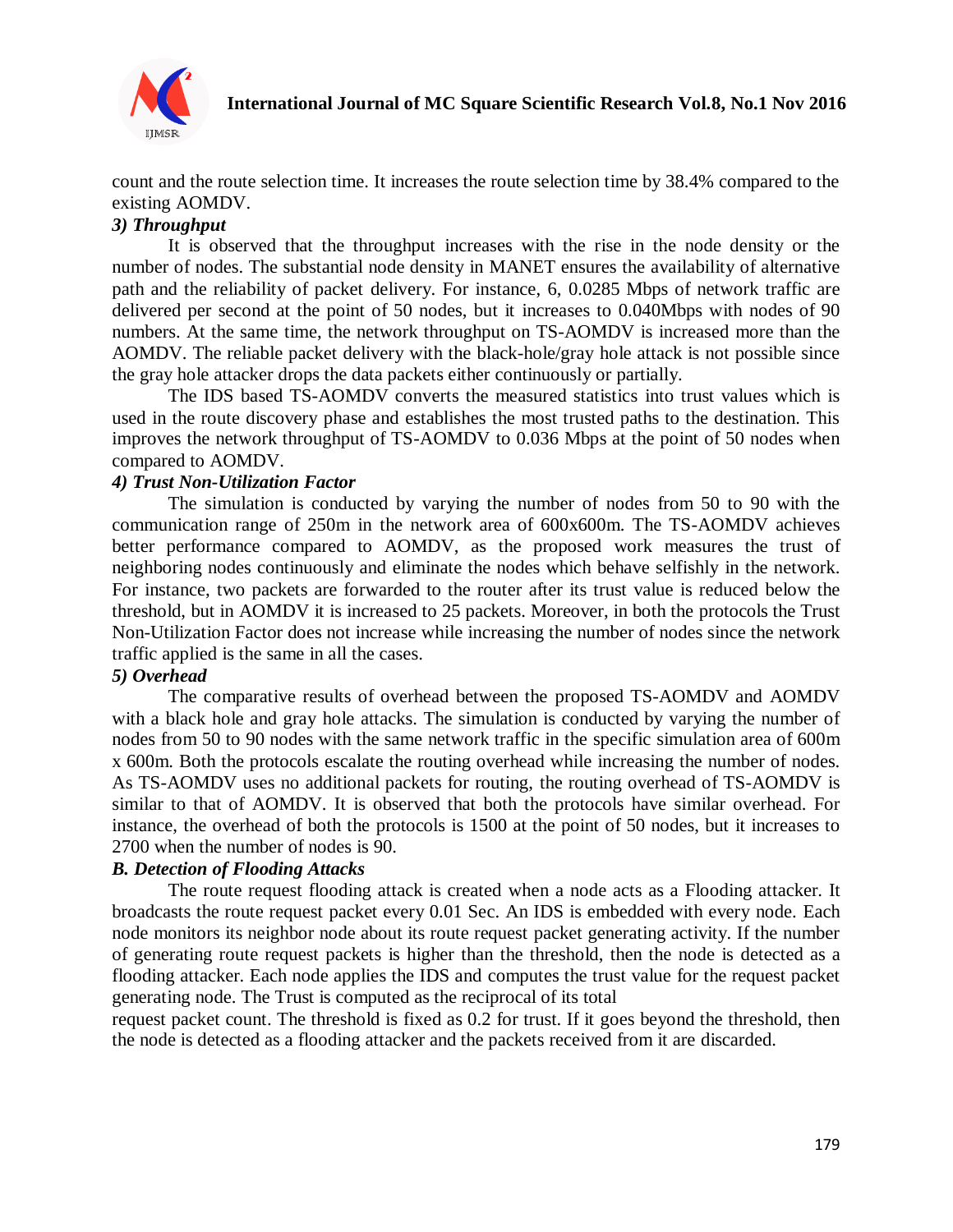

#### *1) Varying the Number of Nodes*

To study the impact of network size on the flooding attack detection in TS-AOMDV routing protocol, the number of nodes is varied from 50 to 90 with the communication range of 250m.

#### *2) Trust Non-Utilization Factor*

The simulation is conducted by varying the number of nodes from 50 to 90 in the network area of 600x600m. The TSAOMDV achieves a better performance when compared to AOMDV, as the proposed work eliminates the nodes that continuously flood the routing packets into the network. For instance, packets are forwarded to the router after its trust value is reduced below the threshold, but with 90 nodes it is increased to 28 packets. Compared to TS-AOMDV, the Trust Non-Utilization Factor of AOMDV is increased to 62 packets, when the number of nodes is 90.



Fig. 4. Number of Nodes Vs Trust Non-Utilization Factor for Flooding Attack.

#### *3) Energy Consumption*

The energy consumption of TS-AOMDV is compared with AOMDV, by varying the nodes from 50 to 90 on 600 x 600 m area with the same network traffic. Figure 12 illustrates energy consumption for flooding attack. TS-AOMDV shows moderate variations in the energy consumption while increasing the number of nodes. The trustbased routing protocol refuses to forward the routing packets of flooding attackers into the network. This saves the overall energy in the network. For example, TS-AOMDV consumes 8.52 joules at the point of 50 nodes but increases to 19.17 Joules with 90 nodes. However, in AOMDV the energy consumption is increased from 52.8 joules to 91.38 joules while increasing the number of nodes from 50 to 90. *4) Overhead*

The simulation is conducted by varying the number of nodes from 50 to 90 nodes with the same network traffic in a particular simulation area of 600m x 600m. The AOMDV escalates the routing overhead while increasing the number of nodes, but the TS-AOMDV shows only a marginal variation in the overhead. TS-AOMDV measures the forwarding statistics using the IDS and convert it into a trust value to propagate the RREQ packet of the particular source node.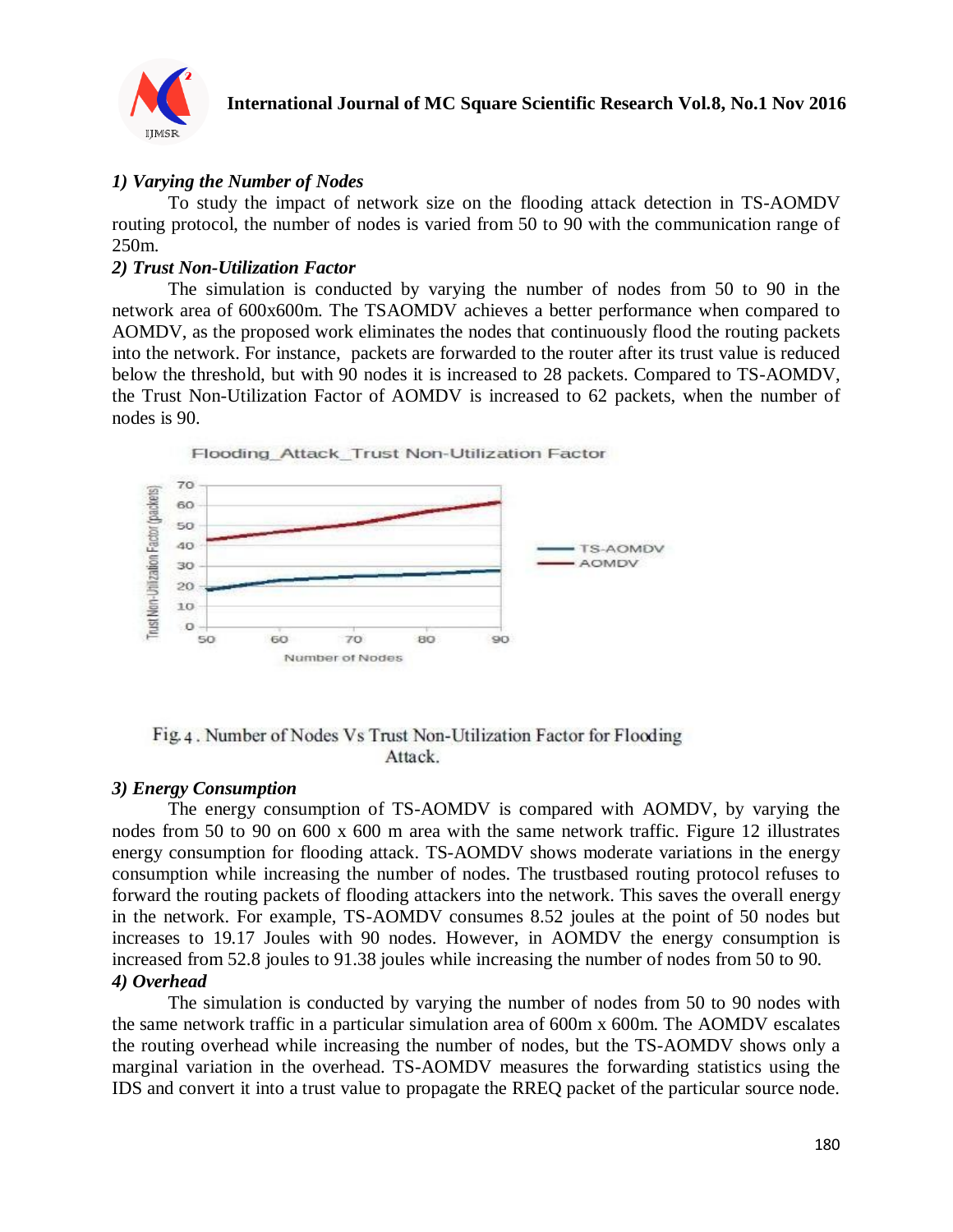

it is observed that the AOMDV with no awareness about the flooding attackers blindly propagate the routing packets into the network, creating a huge overhead. For instance, the overhead of TS-AOMDV is 434 at the point of 50 nodes, but in AOMDV it spurts up to 4156 packets.

# **VI. CONCLUSION**

A Trust-based Secured Ad hoc Ondemand Multipath Distance Vector, TS-AOMDV was clearly designed to achieve security in MANET. The proposed protocol is resilient and combative with two types of routing attacks launched over data packets and control packets, such as gray hole and black hole, and request packet flooding

attack. The IDS attached with each node, performs two operations such as measuring the route request generation rate of the source, and packet forwarding statistics of the neighbors during the route discovery and data forwarding phase respectively. By comparing these values with the threshold, the IDS easily captures the different types of attackers in various routing phases. The measured statistics is incorporated into trust values for selecting the most trusted path to improve the performance of TS-AOMDV. Moreover, the performance of the proposed protocol is simulated using NS2. The proposed Trust based Secured AOMDV (TS-AOMDV) is compared with the existing AOMDV in terms of throughput, route selection time, trust non-utilization factor, energy consumption and overhead through the simulation model. The simulated results show the superiority of the proposed protocol in various scenarios.

## **REFERENCES**

[1] Erciyes, K. "Distributed Graph Algorithms for Computer Networks", *Computer Communications and Networkss* , London: Springer, pp. 259- 275, 2013.

[2] S. Abdel Hamid, H. Hassanein and G. Takahara, "Routing for Wireless Multi-Hop Networks: Unifying Features", *SpringerBriefs in Computer Science,* pp. 11-23, 2013.

[3] Hamid, S. A., Hassanein, H., & Takahara, G., "Routing for Wireless Multi Hop Networks– Unifying and Distinguishing Features", School of Comp.—Queen's University, Canada, report 583, 2011.

[4] Habib, S., Saleem, S., & Saqib, K. M., "Review on MANET routing protocols and challenges", *IEEE Student Conference on Research and Development SCOReD ,* pp. 529-533 , 2013.

[5] A. Ahmed, K. Abu Bakar, M. Channa, K. Haseeb and A. Khan, "A survey on trust based detection and isolation of malicious nodes in adhoc and sensor networks", *Frontiers of Computer Science*, vol. 9, no. 2, pp. 280-296, 2015.

[6] I. Abdel-Halim, H. Fahmy and A. Bahaa-Eldin, "Agent-based trusted on-demand routing protocol for mobile ad-hoc networks", *Wireless Netw*, vol. 21, no. 2, pp. 467-483, 2015.

[7] Mahmoud, Mohamed MEA, and Xuemin Sherman Shen. "Secure routing protocols." *Security for Multi-hop Wireless Networks. Springer International Publishing*, pp. 63-93, 2014.

[8] Shanmuganathan, V., and T. Anand. "A Survey on Gray Hole Attack in MANET." *IRACST– International Journal of Computer Networks and Wireless Communications (IJCNWC)*, pp. 2250-3501, 2012.